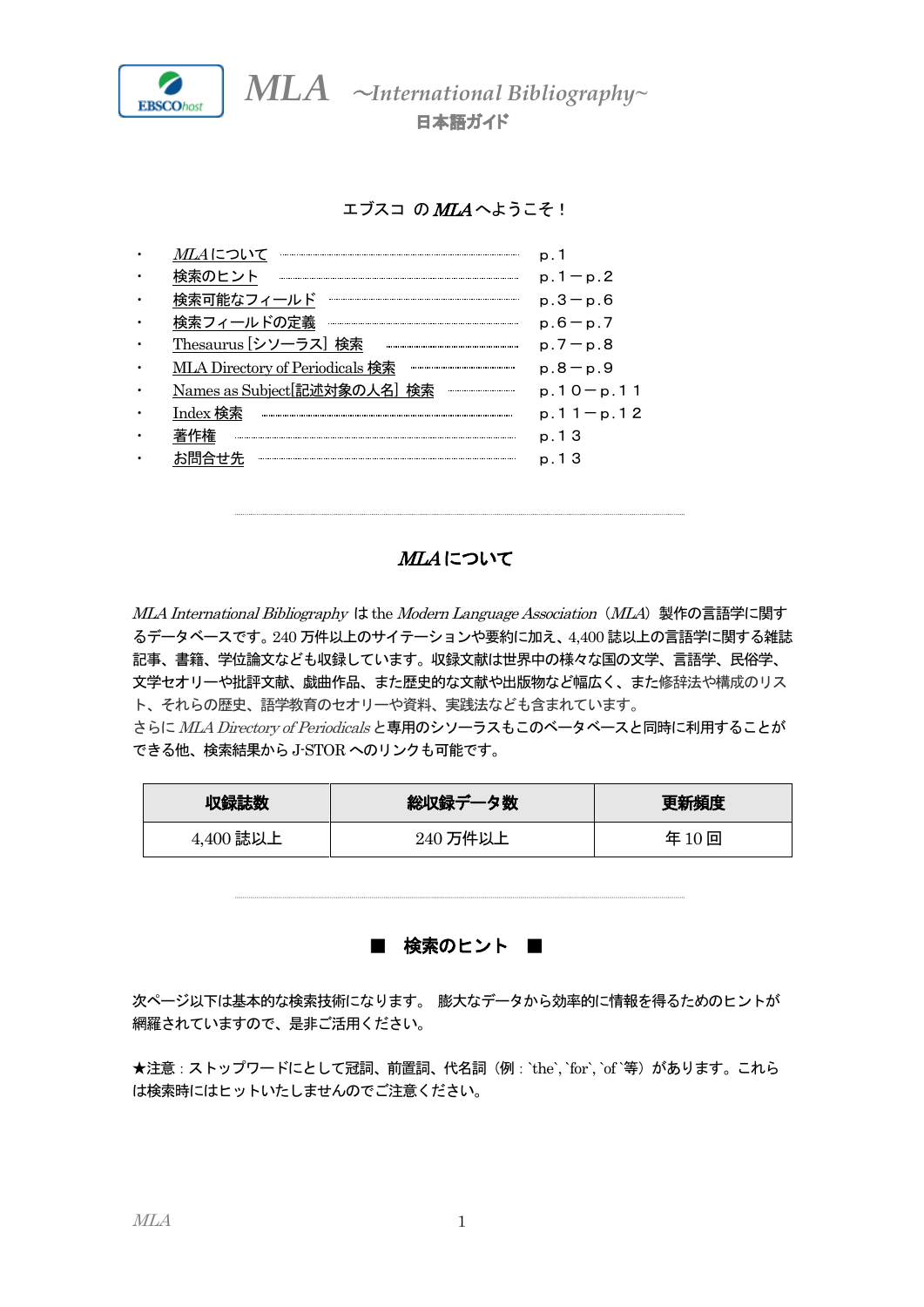

日本語ガイド

## 論理演算子を使った検索

語句が一般的、または逆に特有過ぎる場合、効率よく検索が行えないことがあります。 そのような場 合は<AND・OR・NOT>の論理演算子を使って語句を繋ぎ、検索をすると、より一層、効率的に情 報を得ることができます。 また<AND・OR・NOT>を使うことによって、検索結果を限定・拡張 ができます。

★検索フィールドの指定をしなければ検索キーワードは常にサイテーション、またはフルテキストから 検索されます。(フルテキストからも検索を行う場合は、検索の拡大=Expander で「全文からも検索」 にチェックを入れます。)

AND 検索:

- drama AND tragedy
	- キーワード drama と tragedy を両方含むものがヒットします。

OR 検索:

drama OR tragedy

キーワード drama または tragedy を含むものがヒットします。

NOT 検索:

- drama NOT tragedy
	- キーワード drama を含んだもの、しかし tragedy は入らないものがヒットします。

## 括弧( )を使った検索

括弧は検索順をコントロールする機能があります。 括弧なしでの検索では、原則、左から右へキーワ ードが検索され、更に演算子AND・NOT は、OR よりも優先されますが、括弧を使用することで、 括弧でくくられたキーワードからはじめに検索することが出来ます。

下記の括弧を使った検索例では、まず括弧の中にある左のフレーズが最初に検索され、次にその検索結 果を基として括弧の中、右にある2 番目のフレーズが検索されます。

一般的な検索例 drama OR play AND tragedy OR satire

括弧を使った検索例: (drama OR play) AND (tragedy OR satire)

①の一般的な検索例では、まず "play AND tragedy"検索し、それに関して "drama","satire"が検索 されます。しかし、②の括弧を使った検索例では、"drama OR play" に関して、"tragedy OR satire"が検 索されます。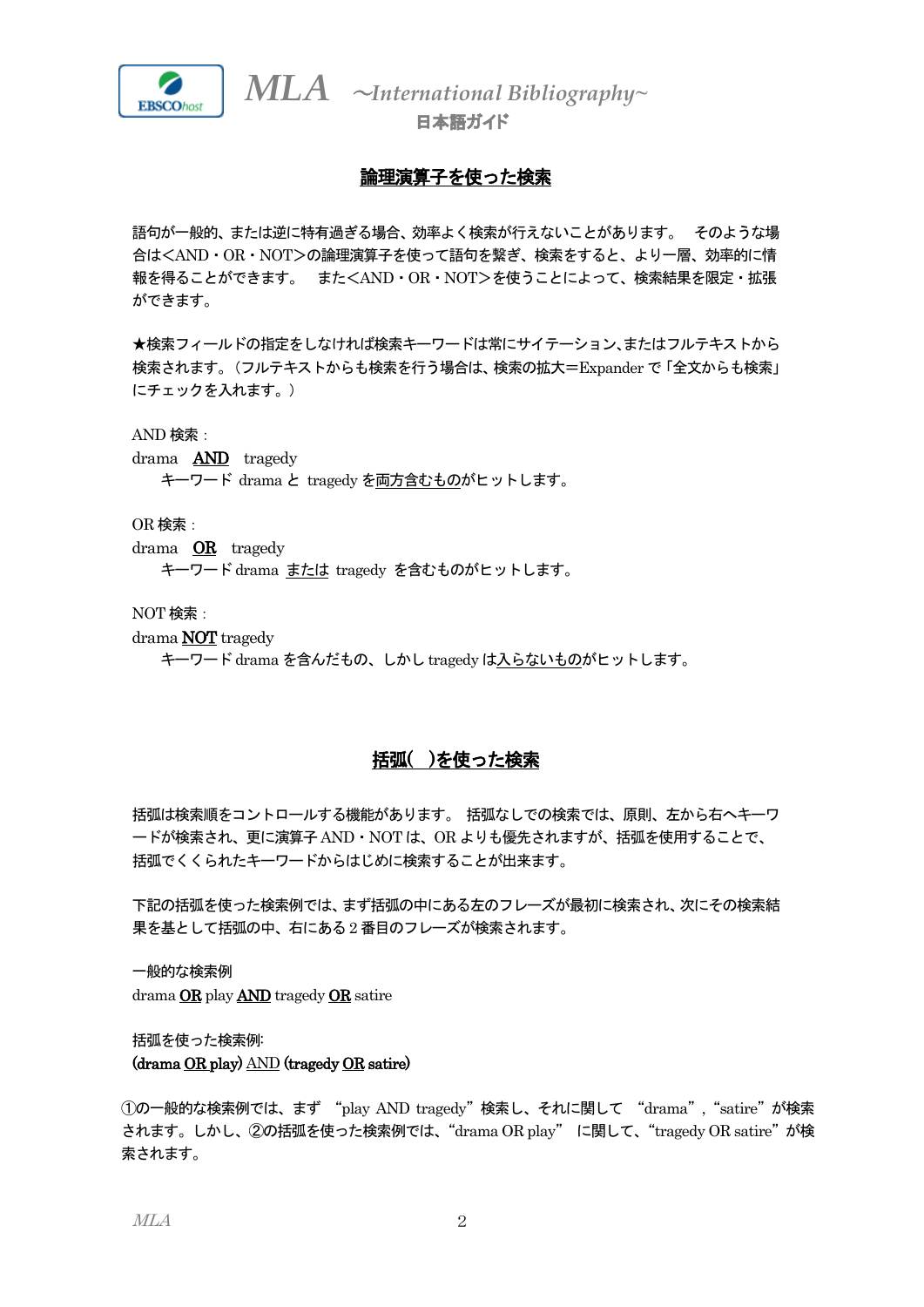

日本語ガイド



検索を始める前に、どのフィールドについて検索を実行するか、詳しい設定ができます。

**★ 検索するフィールドが Default Field の場合、Title, Author, Journal Title, ISSN or ISBN, Series,** General Subject Areas, Subject Terms, Document Information, Electronic Access and Accession Number のフィールドを同時に検索されます。

まず、検索には①[Word Indexed]検索と②[Phrase Indexed]検索があります。

- ① [Word Indexed]―――語検索(部分一致するものを検索します。)
- ② [Phrase Indexed]――句検索(完全一致するものを検索します。)

<例>

SO Journal of Literature

SO は[World Indexed]なので Journal of Literature, Journal of World Literature, Asian Journal of Literature などが検索結果にヒットします。

JN Journal of Literature

JN は[Phrase Indexed]なのでJournal of Literature のみが検索結果にヒットします。

利用可能なフィールドタグは下記の通りです。(タグの入力は全て大文字で行って下さい)

## <<MLA の検索フィールド>>

| タグ | 定義                                                   | 例                             |
|----|------------------------------------------------------|-------------------------------|
|    | Alternate Language of Literary Work [Word Indexed]   |                               |
| AL | Literary Work で使われている言語の中から検索。                       | AL.<br>German                 |
|    | <b>Accession Number</b> [Phrase Indexed]             |                               |
| AN | アクセッション <del>番号</del> から検索。                          | <b>AN</b> 20018733053         |
|    | <b>Scholarly Approach [Word Indexed]</b>             |                               |
| AP | 学問によるアプローチ方法から検索。                                    | <b>AP</b> Linguistic Approach |
|    | <b>Author</b> [Phrase Indexed]                       |                               |
| AR | 著者 last/first name 形式から完全一致で検索。                      | AR.<br>Roscoe, Jane           |
|    | Author (Exact) [Word Indexed]                        |                               |
| AU | 著者名から検索。                                             | <b>AU</b> Ratkai              |
|    | <b>Collection Title Word Indexedl</b>                |                               |
| RТ | 出典から検索。                                              | <b>BT</b> Annual Reports      |
|    | <b>Classification</b> Word Indexed                   |                               |
| CL | 出版物の分類から検索。                                          | <b>CL</b> letters             |
|    | <b>Scholarly Theory or Discipline</b> [Word Indexed] |                               |
| CP | 学問分野、またセオリーから検索。                                     | <b>CP</b> Feminism            |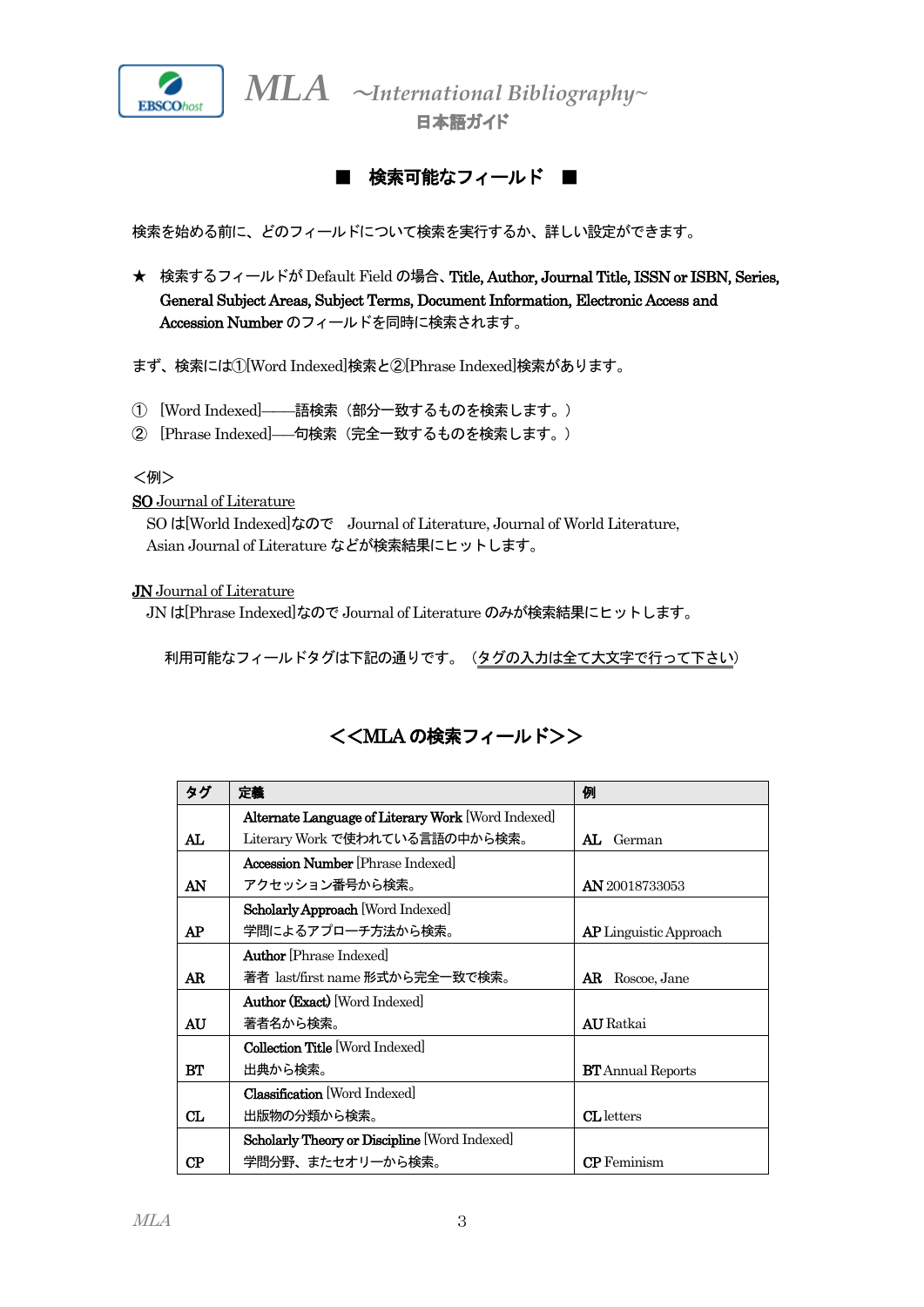

|                | Dissertation Info. [Word Indexed]                      |                                  |
|----------------|--------------------------------------------------------|----------------------------------|
|                | 学位論文に関する情報(学位を授与した機関名、                                 |                                  |
| DS             | 学位を授与した日など)から検索。                                       | <b>DS</b> Bowling Green State    |
|                | <b>Descriptors</b> [Phrase Indexed]                    |                                  |
| DE             | 論文の主題 (subject headings) から検索 (完全一致)。                  | <b>DE</b> narrative              |
|                | Date [Phrase Indexed]                                  |                                  |
| DT             | 出版年月 (CCYYMMDD 形式) から検索。                               | <b>DT</b> 20001201               |
|                | <b>Exclude Dissertation Abstracts</b> [Phrase Indexed] |                                  |
| DX             | Dissertation Abstract を除く書籍・記事を限定。                     | DX Y                             |
|                | Editors Word Indexed                                   |                                  |
| <b>ED</b>      | Editor 名から検索。                                          | <b>ED</b> Smith                  |
|                | Folklore Topic [Word Indexed]                          |                                  |
| <b>FK</b>      | 民族学のトピックから検索。                                          | <b>FK</b> Magic                  |
|                | Literary Feature [Word Indexed]                        |                                  |
| FE             | 主題の項目、特に文学作品の特徴から検索。                                   | FE Picture                       |
|                | Genre/Classification [Word Indexed]                    |                                  |
| GC             | ジャンル/分類から検索。                                           | <b>GC</b> "Folk Literature"      |
|                | Genre [Word Indexed]                                   |                                  |
| GD             | 文学のジャンル (部分一致) から検索                                    | <b>GD</b> Drama                  |
|                | Location [Word Indexed]                                |                                  |
| <b>GE</b>      | 関連する土地、国などから検索。                                        | <b>GE</b> Boston                 |
|                | Group [Word Indexed]                                   |                                  |
| GP             | Concept group から検索。                                    | <b>GP</b> Christian              |
|                | <b>Genre</b> Phrase Indexed                            |                                  |
| GR             | 文学のジャンル (完全一致) から検索。                                   | <b>GR</b> Science Fiction        |
|                | Literature Topic [Word Indexed]                        |                                  |
| <b>GT</b>      | Literature のトピックから検索。                                  | <b>GT</b> Themes and Figures     |
|                | <b>ISBN</b> Phrase Indexed                             | IB 1-8203-1767-5                 |
| в              | ISBN 番号から検索。                                           | or <b>IB</b> 1820317675          |
|                | <b>ISSN</b> [Phrase Indexed]                           | <b>IS</b> 1062 4783              |
| <b>IS</b>      | ISSN 番号から検索。                                           | or IS 10624783                   |
|                | Issue Word Indexed                                     |                                  |
| $\mathbf{I}$   | 掲載された随時刊行物の号から検索。                                      | $\mathbb{P}2$                    |
|                | Journal Title [Phrase Indexed]                         | <b>JN</b> Arab Journal for       |
| J <sub>N</sub> | 雑誌のタイトル(完全一致)から検索。                                     | the Humanities                   |
|                | Language of Publication [Word Indexed]                 |                                  |
| LA             | 出版物の言語から検索。                                            | LA French                        |
|                | Linguistics Topic [Word Indexed]                       |                                  |
| LN             | 言語学上のトピックから検索。                                         | LN Psycholinguistic              |
|                | Literary Source [Word Indexed]                         |                                  |
| LS             | Literature Source から検索。                                | LS German Literature             |
|                | Subject Literature [Word Indeed]                       |                                  |
| LT             | Subject Literature から検索。                               | <b>LT</b> Palestinian Literature |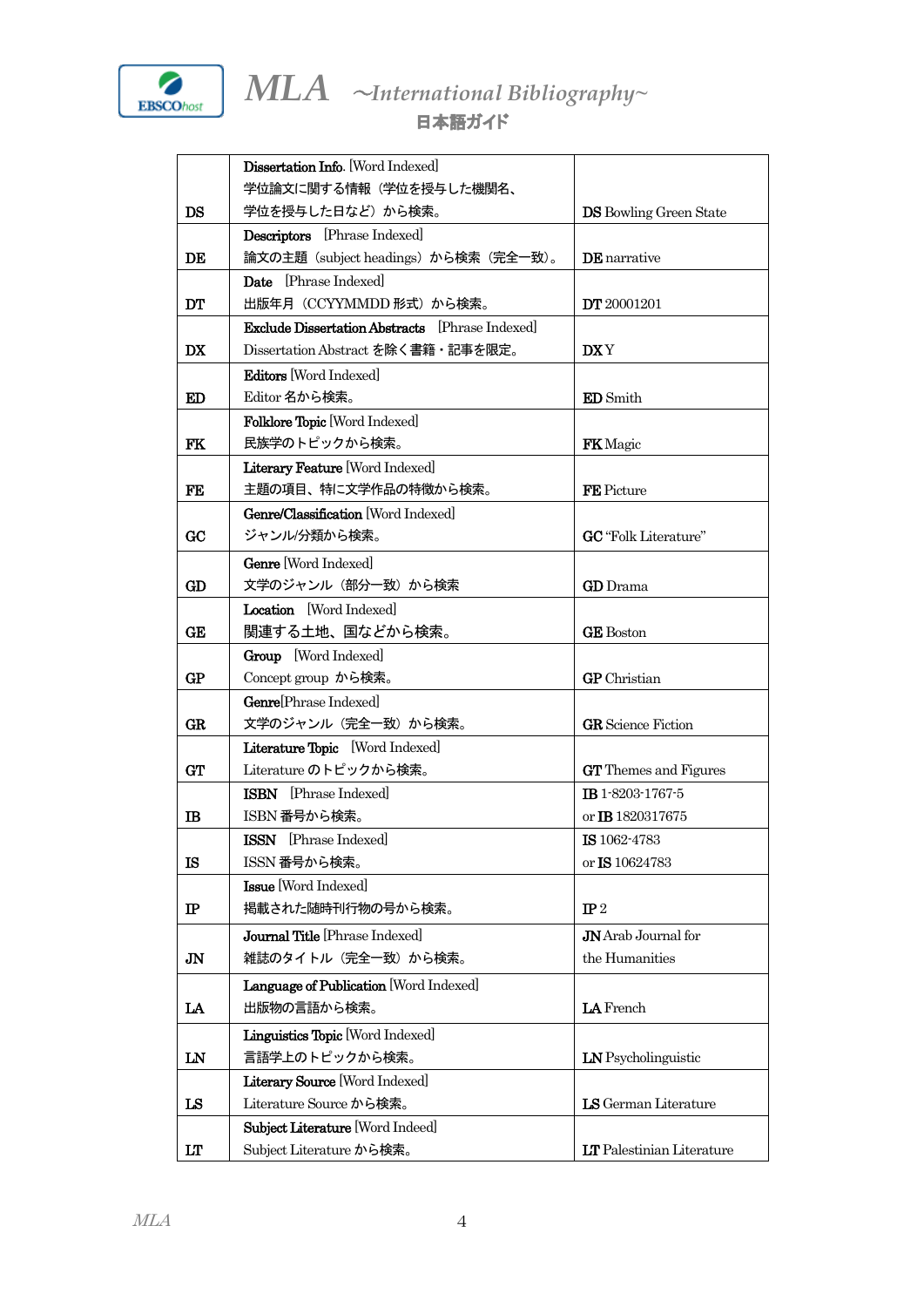

|                | Media [Word Indexed]                              |                                    |
|----------------|---------------------------------------------------|------------------------------------|
| MD             | メディア媒体から検索。                                       | <b>MD</b> Theater                  |
|                | Literary Influence [Word Indexed]                 |                                    |
| $N_{\rm F}$    | Literary Influence から検索。                          | <b>NF</b> Chinese                  |
|                | Notes Word Indexed                                | NT Hungarian Association of        |
| NT             | 出版物に関する情報から検索。                                    | <b>Applied Linguistics</b>         |
|                | Publication Info. [Word Indexed]                  |                                    |
| <b>PB</b>      | 出版社、出版社に関する情報から検索。                                | PB Boston                          |
|                | Pages [Word Indexed]                              |                                    |
| $_{\rm PG}$    | ページ、ページ数から検索。                                     | $PG 22-27$                         |
|                | Literary Process [Word Indexed]                   |                                    |
| PR             | Literature Process から検索。                          | <b>PR</b><br>Language Translation  |
|                | Publication Type [Phrase Indexed]                 |                                    |
|                | 出版形式から検索。                                         |                                    |
|                | <b>Book</b>                                       |                                    |
|                | <b>Book Article</b>                               |                                    |
|                | <b>Book Collection</b>                            |                                    |
|                | Dissertation Abstract                             |                                    |
|                | Journal Article                                   |                                    |
| PT             | Web site                                          | <b>PT</b> Book Collection          |
|                | Peer Reviewed [Phrase Indexed]                    |                                    |
| RV             | 査読誌を限定。(Y=yes)                                    | <b>RV</b> Y                        |
|                | Primary Subject Author [Word Indexed]             |                                    |
| <b>SA</b>      | 主要な著者名から検索。                                       | <b>SA</b> Gide, Andre              |
|                | Series [Word Indexed]                             |                                    |
| <b>SE</b>      | シリーズ名や叢書名などから検索。                                  | <b>SE</b> Comparative History      |
|                | Primary Subject Work [Word Indexed]               |                                    |
| <b>SK</b>      | 一次資料となる作品名から検索。                                   | <b>SK</b><br>The Lord of the Rings |
|                | Subject Languages [Word Indexed]                  |                                    |
| SL             | Subject Languages から検索。                           | <b>SL</b> French                   |
|                | Journal Title [Word Indexed]                      |                                    |
| S <sub>O</sub> | タイトル名(部分一致)から検索。                                  | <b>SO</b> Quadrant                 |
|                | <b>Start Page [Phrase</b> Indexed]                |                                    |
| SP             | 論文のスタートページ情報から検索。                                 | SP <sub>25</sub>                   |
|                | Sequence Number [Word Indexed]                    |                                    |
|                | 出版年、巻、アイテムナンバーを記載した番号から検索                         |                                    |
| <b>SQ</b>      | (古いものには付加されていません)。                                | $SQ$ 2001-2-5508                   |
|                | Scholar World Indexed                             |                                    |
| $_{\rm SR}$    | 学術論文の中から検索。                                       | <b>SR</b> theory                   |
|                | Subject [Word Indexed]                            |                                    |
| SU             | 一般的な Topic Area と Subject Terms から検索。             | <b>SU</b> African American Writers |
|                | <b>Title Abbreviation</b> [Word Indexed]          |                                    |
|                | タイトルの省略形で検索(出版物の頭字語については、                         |                                    |
| TA             | MLA Directory of Periodicals Authority File を参照)。 | <b>TA</b> AmDram                   |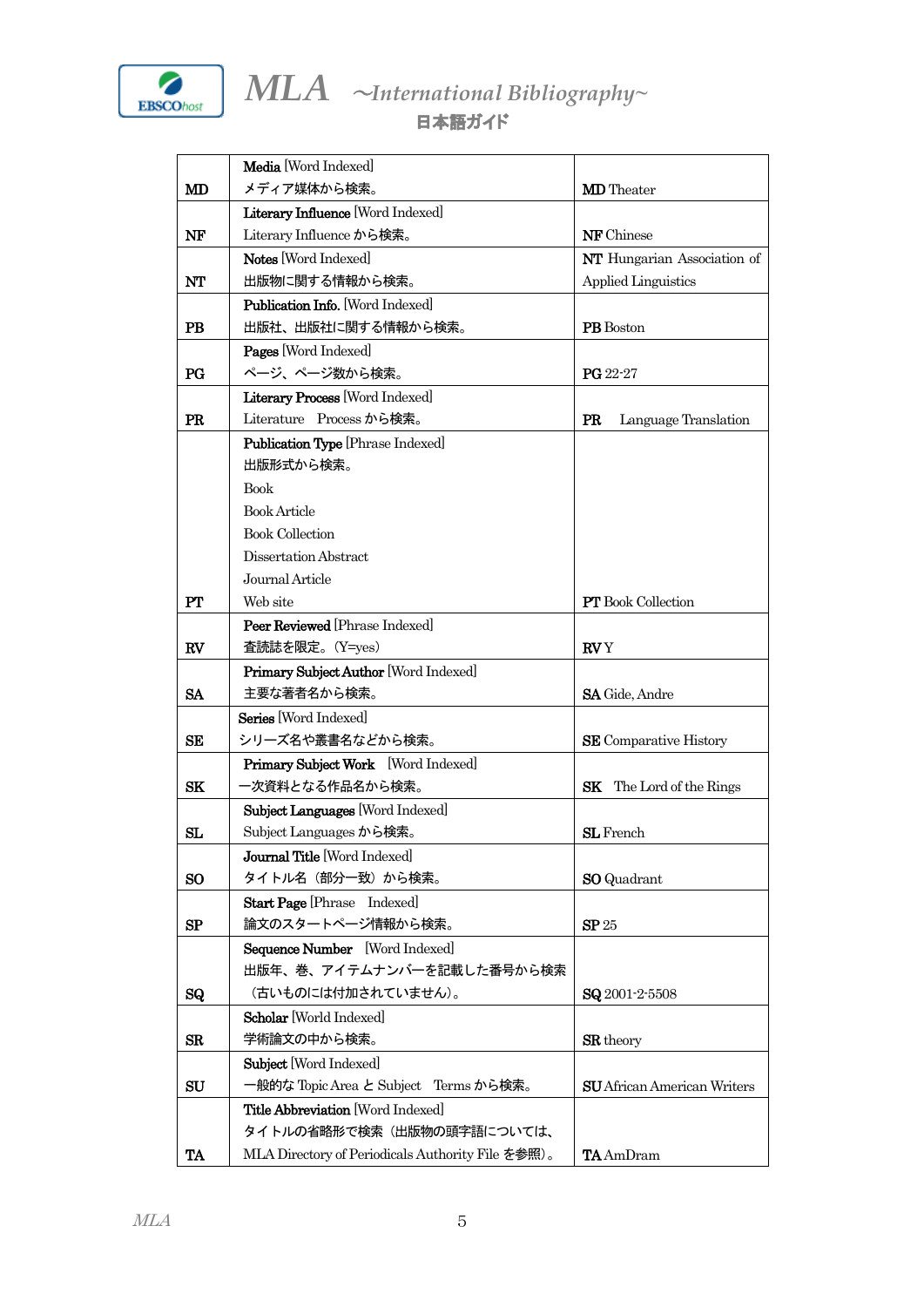

|                 | <b>Table of Contents World Indexedl</b>       |                                |
|-----------------|-----------------------------------------------|--------------------------------|
|                 |                                               |                                |
| TC              | 目次情報から検索。                                     | <b>TC</b> Part I               |
|                 | Scholarly Tool or Device [Word Indexed]       |                                |
| TD              | 研究ツールや、デバイスから検索。                              | <b>TD</b> Database             |
|                 | <b>Literary Theme/Motif</b> [World Indexed]   |                                |
| TH              | 文学上のテーマやモチーフから検索。                             | <b>TH</b> Themes and Figures   |
|                 | <b>Record Title Word Indexedl</b>             | <b>TI</b> Remembering James    |
| TI              | レコードタイトル名から検索。                                | McAul                          |
|                 | <b>Period</b> World Indexedl                  | TM 1990-1999 or                |
| TM              | 年代から検索。                                       | <b>TM</b> Victorian Period     |
|                 | Literary Technique [Word Indexed]             |                                |
| <b>TQ</b>       | 文筆テクニックから検索。                                  | <b>TQ</b> Radicalism           |
|                 | <b>Time Period</b> Word Indexed               |                                |
| TR              | 時期、年代に関するキーワードから検索。                           | <b>TR</b> 19                   |
|                 | <b>All Text</b> Word Indexed                  |                                |
| TX              | 全ての検索可能なフィールドから検索。                            | <b>TX</b> cultural history     |
|                 | <b>Update Code</b> [Number Indexed]           |                                |
|                 | 書籍の UPDATE コードから検索。(完全一致の場合                   | $UD$ 198201 or                 |
| $\overline{UD}$ | のみ HIT します。)                                  | <b>UD</b> 199101-200101        |
|                 | Universal Resource Locater (URL) Word Indexed |                                |
| <b>UR</b>       | URL から検索。                                     | <b>UR</b> http://muse.jhu.edu/ |
|                 | <b>Volume</b> Word Indexedl                   |                                |
| VI              | 特定の巻から検索。                                     | $\Pi$ 8                        |



以下は MLA の検索フィールドの定義です。

| フィールド名                | 定義                                                    |
|-----------------------|-------------------------------------------------------|
| Title                 | 論文・記事のタイトル                                            |
| Author(s)             | 著者名 (last name-first name or initial, middle name の順) |
| Source                | 出版物情報(タイトル、出版社、出版日、巻、号、Editor など)                     |
| <b>Notes</b>          | ドキュメントに関するその他の情報                                      |
| Peer Reviewed         | 査読誌                                                   |
| <b>ISSN</b>           | ISSN 番号                                               |
| <b>ISBN</b>           | ISBN 番号                                               |
| Series                | 書籍のシリーズタイトル情報                                         |
| Contents              | 書籍の目次情報                                               |
|                       | 一般的な Subject 記述子のリスト(モチーフ、言語、略、トピック、代表著者掲載期間、         |
| General Subject Areas | ジャンル、媒体など)                                            |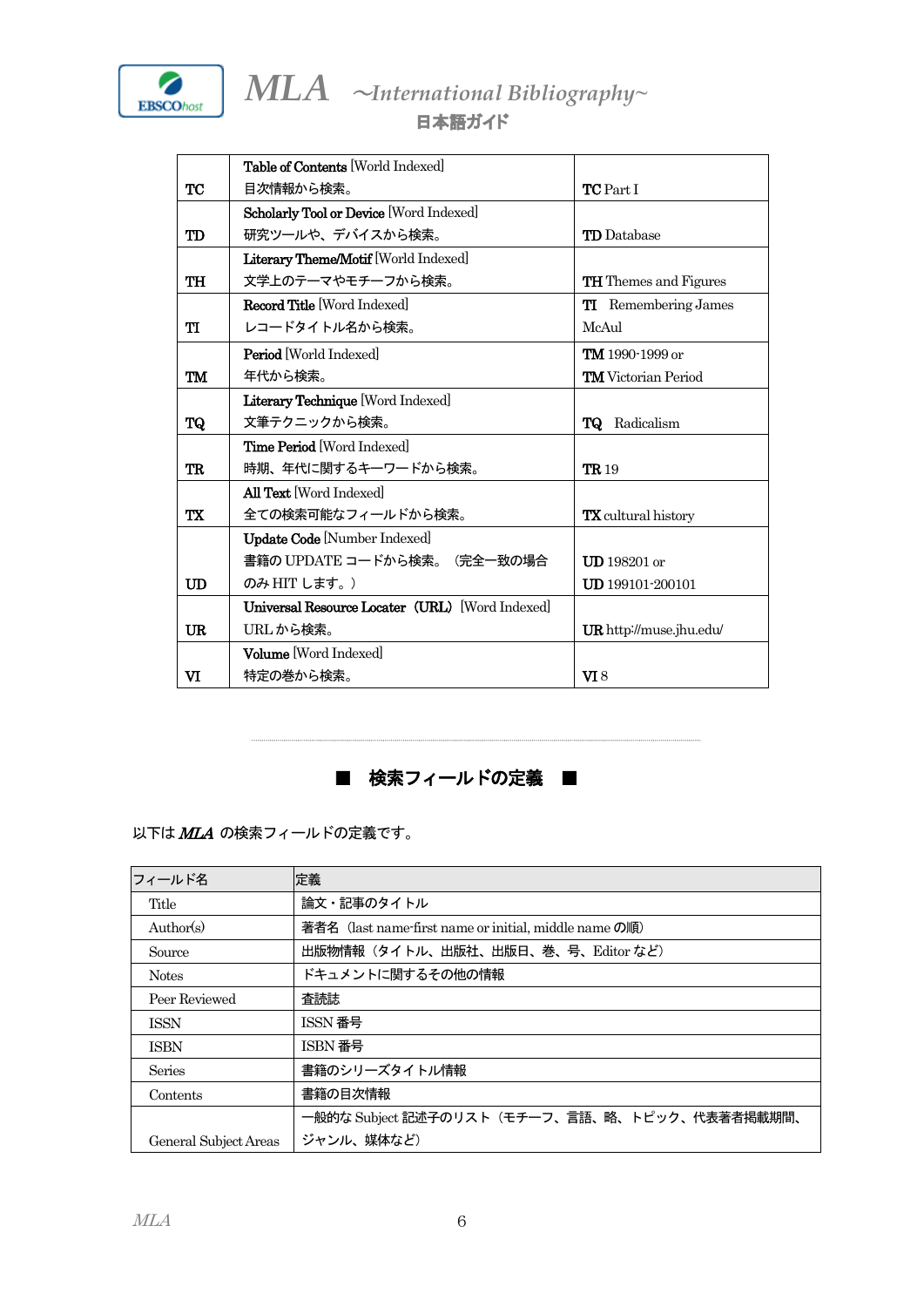

## 日本語ガイド

| Subject Terms        | ドキュメントの主題。                                     |
|----------------------|------------------------------------------------|
|                      | ドキュメントに関する重要なリスト(出版物のタイプ、使われている言語、Update Code、 |
| Document Information | Sequence Number $\ddot{\mathcal{L}}$           |
| Electronic Access    | ドキュメントの DOI や出版社の URL を表示。                     |
| Accession Number     | 各論文に付加された、固有のナンバー。                             |

MLA データベースではキーワード検索 (Advanced Search と Basic Search) のほか、Thesaurus(シソ ーラス)検索、MLA Directory of Periodical 検索、Names as Subject(記述対象の人名)検索、Index 検索 の4 つの中から検索方法を選択することができます。

■ Thesaurus [シソーラス] 検索

Thesaurus (シソーラス)検索を行う場合は、検索画面の上部にある青色のバー内、Thesaurus [シソー ラス】を選択して下さい。検索画面(下記)へ移動します。

| 検索中: MLA International Bibliography -- Thesaurus<br>検索<br>◎ 次で始まる用語 ◎ 次を含む用語 ◎ 関連度ランク<br>ページ:前へ   次へ |                                                  |    |
|------------------------------------------------------------------------------------------------------|--------------------------------------------------|----|
|                                                                                                      | 用語を選択し、次の条件で検索に追加する: OR v 迫加                     | 拡張 |
|                                                                                                      | (用語をクリックすると、詳細が表示されます)                           |    |
| $\Box$                                                                                               | a cappella singing                               |    |
|                                                                                                      | A & E Network Use Arts and Entertainment Network |    |
|                                                                                                      | A Levels Use Advanced Level Examinations         |    |
| E                                                                                                    | a priori knowledge                               |    |
| $\Box$                                                                                               | A'ara language                                   |    |
|                                                                                                      | A'i Indians Use Cofan Indians                    |    |
| $\qquad \qquad \Box$                                                                                 | A-bar binding                                    |    |
| $\Box$                                                                                               | A-bar chain                                      |    |
| 回                                                                                                    | A-bar dependency                                 |    |
| $\Box$                                                                                               | A-bar movement                                   |    |
| $\Box$                                                                                               | A-bar predication                                |    |
| F                                                                                                    | A-chain                                          |    |
| $\Box$                                                                                               | A-ha (musical group)                             |    |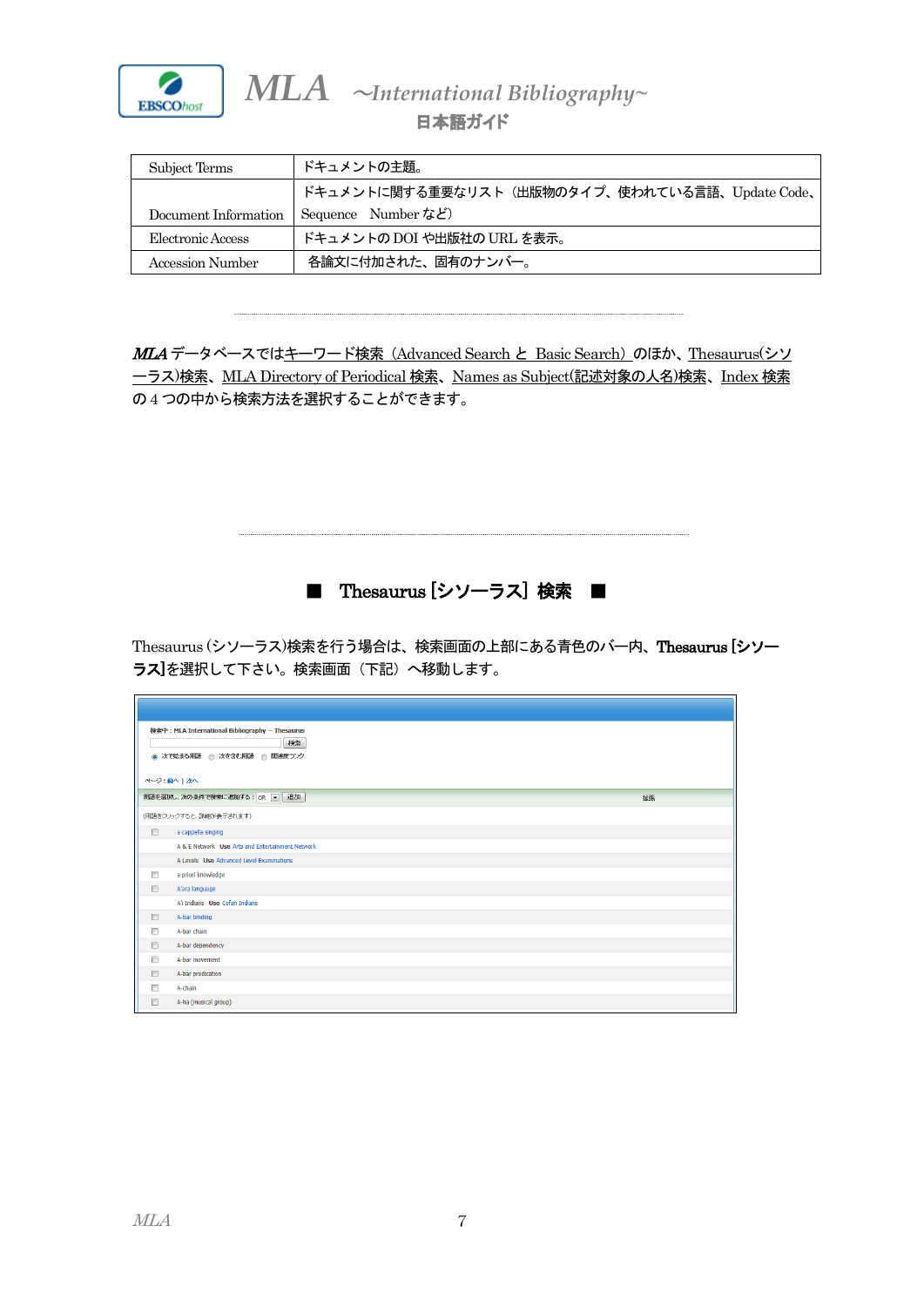

アルファベット順に並んでいる用語の中から、検索したいもの(複数可)のボックスにチェックを入れ、 **Add[**追加**]**ボタンをクリックしてください。選択した用語が検索ボックスへ反映されます。

**Search[**検索**]**ボタンをクリックして検索を行います。検索結果画面には、そのサブジェクトに関連する 論文・記事が出てきます

| 新規検索  シソーラス   MLA Directory of Periodicals   記述対象の人名   その他 v                                                              |    | サインイン   ■ フォルタ   ユーザー設定   言語 、   新機能!   ヘルプ |
|---------------------------------------------------------------------------------------------------------------------------|----|---------------------------------------------|
| 検索中: MLA International Bibliography データペース選択<br><b>EBSCO</b><br> 検索   クリア  <br>DE "motet"<br>基本検索   詳細検索   ビジュアル検索   検索扇歴 |    | <b>EBSC</b><br>PUBLISHING                   |
| 検索中: MLA International Biblography -- Thesaurus<br>検索<br>motet                                                            |    |                                             |
| 関連度ランク<br>◎ 次で始まる用語 ◎ 次を含む用語<br>ページ:前へ   次へ                                                                               |    |                                             |
| 追加<br>用語を選択し、次の条件で検索に追加する: OR                                                                                             | 拡張 |                                             |
| (用語をクリックすると、詳細が表示されます)<br>motet                                                                                           |    |                                             |
| $\Box$<br>moth                                                                                                            |    |                                             |
| $\Box$<br>Moth (character)                                                                                                |    |                                             |

また、サブジェクト用語を検索する際は、検索ボックス(下図太枠)の中に検索したい用語を入力後、 **Browse [**検索**]** ボタンをクリックし、検索を行います。

| 検索中: MLA International Bibliography -- Thesaurus<br>mother gooth<br>検索<br>◎ 次で始まる用語 ◎ 次を含む用語 ◎<br>関連度ランク |                                                  |
|----------------------------------------------------------------------------------------------------------|--------------------------------------------------|
| ページ:前へ 次へ                                                                                                |                                                  |
|                                                                                                          | 用語を選択し、次の条件で検索に追加する: OR マ 追加                     |
|                                                                                                          | (用語をクリックすると、詳細が表示されます)                           |
| $\blacksquare$                                                                                           | a cappella singing                               |
|                                                                                                          | A & E Network Use Arts and Entertainment Network |

※ 用語の順番は、リストの上にある**Term Begins With[**次で始まる用語**]**、**Term Contains[**次を含む 用語**]**、**Relevancy Ranked[**関連度ランク**]**のいずれかにチェックを入れることによって、その順番を 変えることができます。

なお、サブジェクト用語横の Explode [拡張] にチェックをつけると、その用語に関連した広義の単語 についても検索式に反映します。

また、各用語をクリックすることで、その単語に関連する Broader (広義) · Narrower (狭義)、また関 連のあるサブジェクト用語が表示されます。こちらも、前述の手順で検索式に反映させることが出来ま す。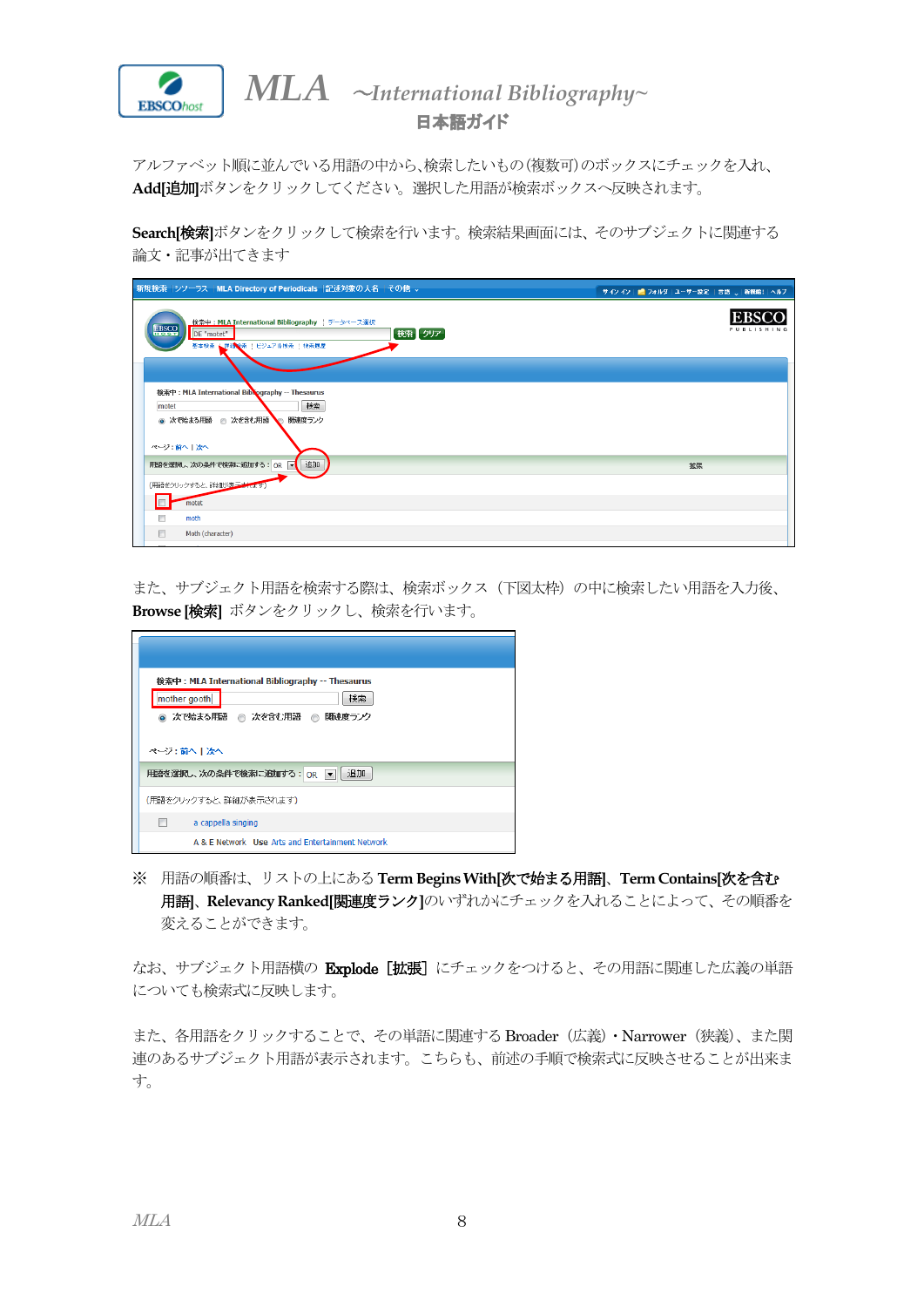

日本語ガイド

■ *MLA Directory of Periodicals* 検索 ■

☆ MLA Directory of Periodicals 検索は、 MLA データベースの中に収録されている全ての出版物 のシリアルタイトル(略記タイトル)を検索する機能です。

検索画面上部にある青色のバーの中から MLA Directory of Periodicals のタブをクリックして下さい。 検索画面へ移動します。

検索ボックス(太枠)内に検索したい出版物のタイトルを入れ、結果表示の順番を Alphabetical [アルフ ァベット順] かRelevancy Ranked[関連度ランク] からひとつ選択し、Browse [検索]をクリックして下 さい。

| 出版物                                                                                          |                                                                                                   |  |
|----------------------------------------------------------------------------------------------|---------------------------------------------------------------------------------------------------|--|
| 検索中: MLA International Bibliography -- Publications<br>検索<br>アルファベット順<br>関連度ランク<br>ページ:前へ上次へ |                                                                                                   |  |
|                                                                                              | 1つ以上のアイテムを選択してからこちらをクリック<br><b>Search</b>                                                         |  |
|                                                                                              | A/B: Auto/Biography Studies (ABSt)                                                                |  |
|                                                                                              | Aachen British and American Studies (ABASt)                                                       |  |
|                                                                                              | Aachener Beiträge zur Komparatistik (ABK)                                                         |  |
|                                                                                              | Abbia: Revue Culturelle Camerounaise/Cameroon Cultural Revue (Abbia)                              |  |
|                                                                                              | ABEI Journal: The Brazilian Journal of Irish Studies (ABEIJ)                                      |  |
|                                                                                              | Abhandlungen der Akademie der Wissenschaften in Göttingen: Philologisch-Historische Klasse (AAWG) |  |
|                                                                                              | Abhandlungen zur Kunst-, Musik- und Literaturwissenschaft (AKML)                                  |  |

検索にHIT したタイトルが一覧になって出てきますので、その検索結果の中から必要なものにチェック を入れ(複数選択可)、最後にSearch をクリックして下さい。

| 出版物                                                 |                                                                                      |  |  |  |  |  |
|-----------------------------------------------------|--------------------------------------------------------------------------------------|--|--|--|--|--|
| 検索中: MLA International Bibliography -- Publications |                                                                                      |  |  |  |  |  |
| 検索<br><b>british</b>                                |                                                                                      |  |  |  |  |  |
| ◎ アルファベット順 ◎ 関連度ランク                                 |                                                                                      |  |  |  |  |  |
| ページ:前へ上次へ                                           |                                                                                      |  |  |  |  |  |
| 1つ以上のアイテムを選択してからこちらをクリック<br><b>Search</b>           |                                                                                      |  |  |  |  |  |
| m                                                   | British and American Fiction to 1900 (PAF1900)                                       |  |  |  |  |  |
| F                                                   | British Ideas and Issues, 1660-1220: A Series of Reprinted Books and Pamphlets (BII) |  |  |  |  |  |
| $\blacksquare$                                      | British Journal of Aesthetics (BJA)                                                  |  |  |  |  |  |
|                                                     | British Journal of Disorders of Communication (BJDC)                                 |  |  |  |  |  |
| $\blacksquare$                                      | British Journal of Psychology (BJP)                                                  |  |  |  |  |  |
| $\Box$                                              | British Library Studies in the History of the Book (BLSHB)                           |  |  |  |  |  |
| П                                                   | British Popular Cinema (BPC)                                                         |  |  |  |  |  |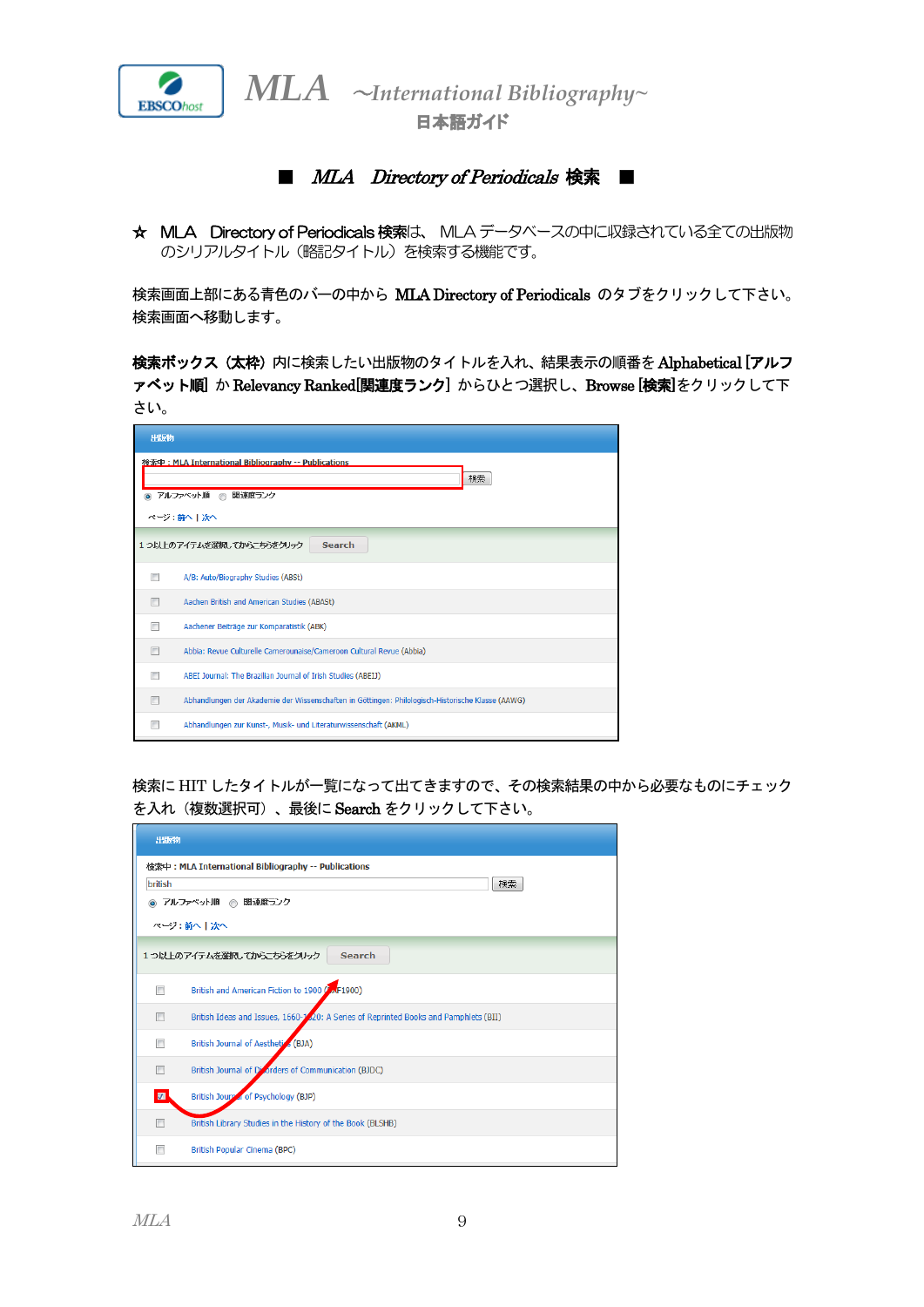

日本語ガイド

■ Names as Subjects [記述対象の人名]検索

検索画面上部にある青色のバーの中から Names as Subjects [記述対象の人名]のタブをクリックして下 さい。検索画面(下図)に移動します。

検索ボックス(太枠)内に検索したいく人名>を入れます。

検索結果の並びを、検索ボックス下のAlphabetical [アルファベット順]か Relevancy Ranked [関連度ラ ンク] から選択し、Browse [検索]をクリックして下さい

| 主題 (サブジェクト)                                                    |  |  |  |  |  |
|----------------------------------------------------------------|--|--|--|--|--|
| 検索中: MLA International Bibliography Names -- Names as Subjects |  |  |  |  |  |
| 検索                                                             |  |  |  |  |  |
| ◎ アルファベット順 ◎ 関連度ランク                                            |  |  |  |  |  |
| ページ:前へ上次へ                                                      |  |  |  |  |  |
| 1つ以上のアイテムを選択してからこちらをクリック<br>Search                             |  |  |  |  |  |
| n<br>James Figarola, Joel                                      |  |  |  |  |  |
| $\Box$<br>James I of England, VI of Scotland                   |  |  |  |  |  |
| П<br>James I, King of Aragon Use: Jaime I, King of Aragon      |  |  |  |  |  |
| $\Box$<br>James I, King of Scotland                            |  |  |  |  |  |
| $\Box$<br>James II, King of England                            |  |  |  |  |  |
| $\Box$<br>James II, King of Scotland                           |  |  |  |  |  |
| James III, King of Scotland<br>n                               |  |  |  |  |  |
| $\Box$<br>James IV, King of Scotland                           |  |  |  |  |  |

HIT した人名が一覧として出てきますので、その検索結果の中から必要なものにチェック印を入れてか ら、最後に[Search]をクリックして下さい。選択した人名をサブジェクトとして持つ論文が検索されます。

| 新規検索  シソーラス   MLA Directory of Periodicals  記述対象の人名   その他 v                                          |  |  |  |  |  |
|------------------------------------------------------------------------------------------------------|--|--|--|--|--|
| <b>EBSCO</b><br>データベース: MLA International Bibliography Names -- Names as Subjects                    |  |  |  |  |  |
| 主題 (サブジェクト)                                                                                          |  |  |  |  |  |
| 検索中: MLA International Bibliography Names -- Names as Subjects<br>検索<br>Doyle<br>◎ アルファベット順 ◎ 関連度ランク |  |  |  |  |  |
| ページ:前へ上次へ                                                                                            |  |  |  |  |  |
| 1つ以上のアイテムを選択してからこちらをクリック<br>Search                                                                   |  |  |  |  |  |
| $\Box$<br>Doyle, Anthony Ian                                                                         |  |  |  |  |  |
| $\Box$<br>Doyle, Bob                                                                                 |  |  |  |  |  |
| $\blacksquare$<br>Doyle, Brian                                                                       |  |  |  |  |  |
| $\Box$<br>Doyle, Caitlin                                                                             |  |  |  |  |  |
|                                                                                                      |  |  |  |  |  |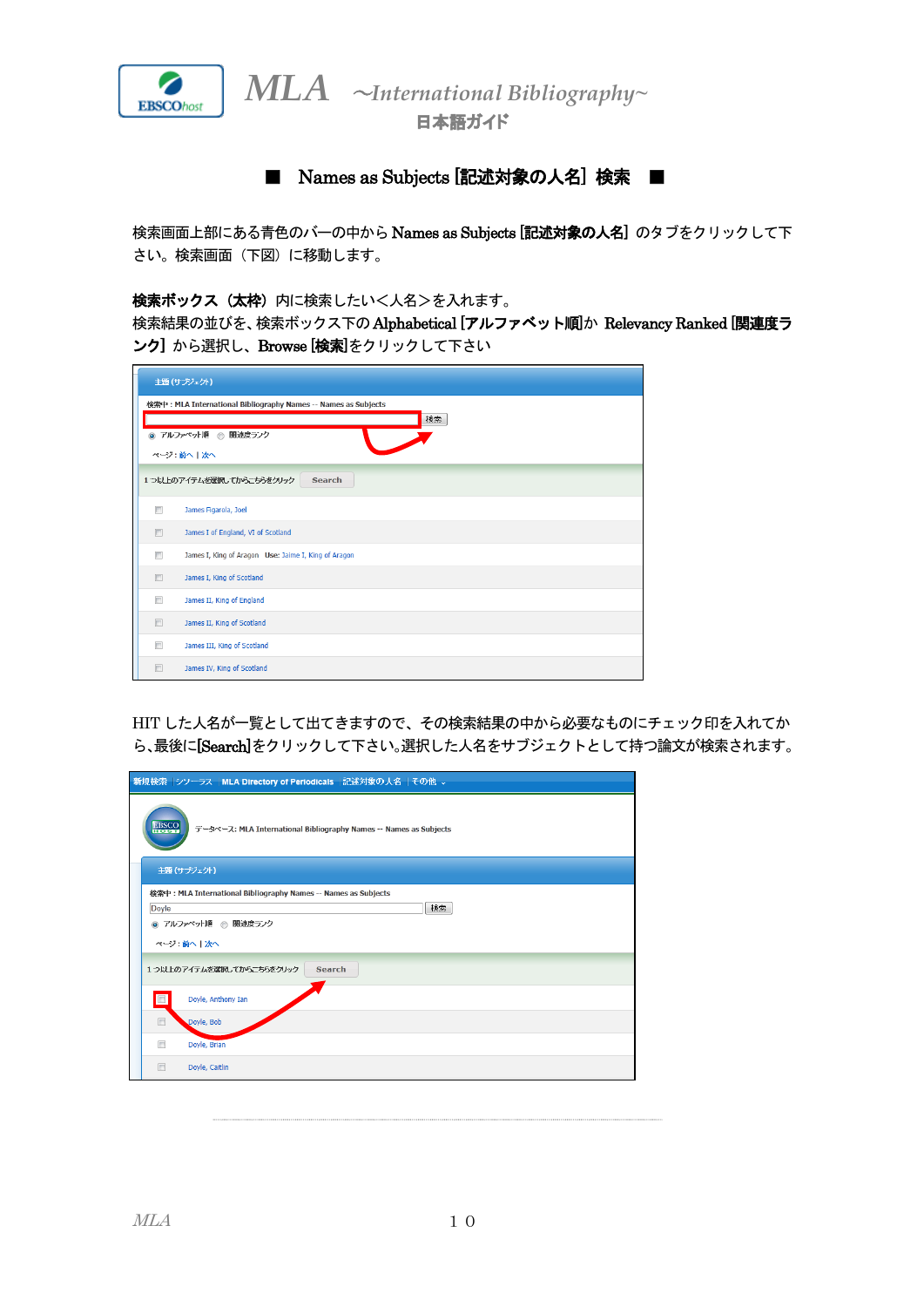

日本語ガイド

■ Index 検索 ■

Index 検索は検索画面上部にある緑色のバーの一番右端にある More[その他] 内にある、Index [インデ ックス] のタブをクリックして行います。

Browse an Index [インデックスのブラウズ]のドロップダウン・メニューの中から検索したい Index のカテゴリーを選択し、Browse for [ブラウズ] の中に検索したいキーワードを入力します。

Browse [検索]ボタンをクリックし、検索を行います。

| インデックス検索        |                                        |    |
|-----------------|----------------------------------------|----|
|                 |                                        |    |
|                 |                                        |    |
| インデックスのブラウズ: 選択 | $\overline{\phantom{a}}$               | 検索 |
|                 | <b>强排</b><br><b>Accession Number</b>   |    |
| ブラウズ:           | Author                                 |    |
|                 | <b>Book source</b>                     |    |
|                 | <b>Dissertation source</b>             |    |
|                 | Editors                                |    |
|                 | Folklore Topic                         |    |
|                 | <b>ISBN</b><br><b>ISSN</b>             |    |
|                 | Journal Title                          |    |
|                 | Language                               |    |
|                 | Linguistics Topic                      |    |
|                 | Literary Influence                     |    |
|                 | Literary Source                        |    |
|                 | Literary Technique<br>Literature Topic |    |
|                 | Location                               |    |
|                 | Primary Subject Author                 |    |
|                 | Primary Subject Work                   |    |
|                 | <b>Publication Type</b>                |    |
|                 | <b>Publication Year</b><br>Publisher   |    |
|                 | Scholarly Theory or Discipline         |    |
|                 | <b>Series</b>                          |    |
|                 | Subject Language                       |    |
|                 | Subject Literature                     |    |
|                 | Subjects-All                           |    |

次の画面で検索に Hit した Term が出てきますので、その中から必要なものにチェックを入れて Add [追 加]ボタンをクリックして下さい。(AND/OR/NOT を使った検索の限定・拡張も可能です)

選択した用語が検索式に反映されますので、Search [検索]をクリックし、その Term に関連する検索を します。その後は、基本的な検索方法と同じです。

| 新規検索  シソーラス   MLA Directory of Periodicals  記述対象の人名   その他 v                                                         |                                                          |  | サインイン  ■ フォルダ   ユーザー設定   言語 、  新微能!   ヘルプ |  |  |  |  |  |
|---------------------------------------------------------------------------------------------------------------------|----------------------------------------------------------|--|-------------------------------------------|--|--|--|--|--|
| 検索中: MLA Mernational Bibliography データベース<br><b>EBSCO</b><br>枕、クリア<br>(ZL "japanese")<br>基本検索  詳細協奏   ビジュアル検索   検索履歴 |                                                          |  |                                           |  |  |  |  |  |
| インデックス検索                                                                                                            |                                                          |  |                                           |  |  |  |  |  |
| ■ 検索<br>インデックスのブラウズ: Language<br>ブラウズ: Japanese<br>ページ:前へ上次へ                                                        | 検索したい用語にチェックを付け、<br>「Add (追加)」をクリックします。<br>複数の用語を選択する時は、 |  |                                           |  |  |  |  |  |
| 用語を選択 (複数可)して、次の条件で検索に追加する: or ■<br>追加                                                                              | ドロップダウン・メニューから                                           |  |                                           |  |  |  |  |  |
| 用語                                                                                                                  | AND · OR · NOT を選んで、各用語を                                 |  | ミカウント                                     |  |  |  |  |  |
| <b>V</b> apanese                                                                                                    | 繋ぐことも可能です。                                               |  | 1403                                      |  |  |  |  |  |
| javane.                                                                                                             |                                                          |  |                                           |  |  |  |  |  |
| judeo-spanish                                                                                                       |                                                          |  | $\mathbf{1}$                              |  |  |  |  |  |
| kala lagaw ya                                                                                                       |                                                          |  | 1                                         |  |  |  |  |  |
| $R$ kalmyk                                                                                                          |                                                          |  | $\mathbf{1}$                              |  |  |  |  |  |
| kamano                                                                                                              |                                                          |  | 3                                         |  |  |  |  |  |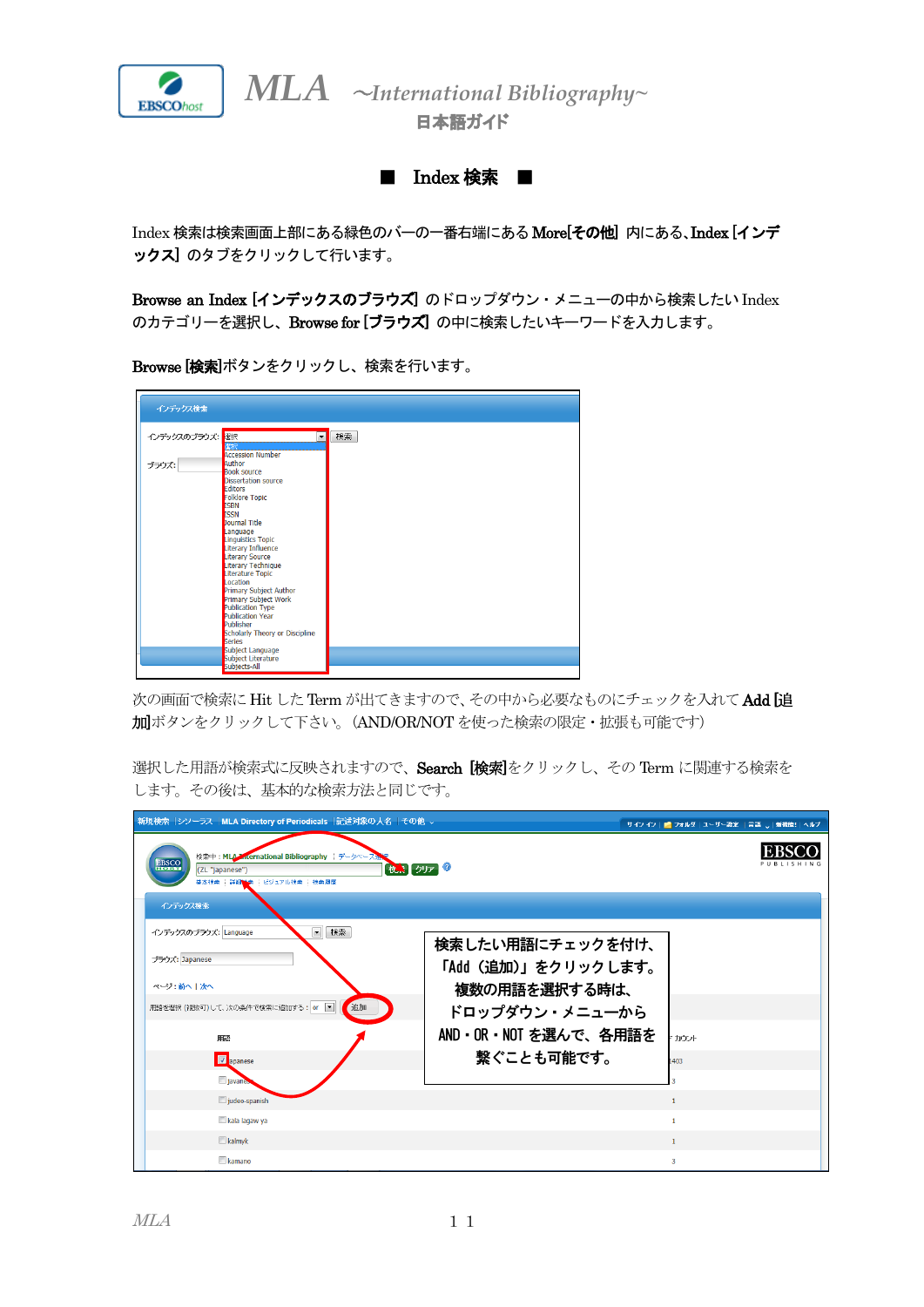

また、Index 検索は簡易検索/詳細検索の画面上から、Index タグを使って検索することができます。 (キーワード検索画面から Index タグを使って検索をする際は、検索フィールドの設定は行わないで 下さい。)

データベース上で認証されている Index のタグは下記のものになります。Index タグは全てアルファ ベットのZ から始まります。(例: "ZA"for Author)

- ZC Accession Number
- ZA Author
- ZK Book Source
- ZG Dissertation Source
- ZH Editors
- ZY Folklore Topic
- ZN ISBN
- ZI ISSN
- ZJ Journal Title
- ZL Language
- ZX Linguistics Topic
- ZP Literary Influence
- ZZ Literary Source
- ZV Literary Technique
- ZF Literature Topic
- ZM Location
- ZQ Primary Subject Author
- ZO Primary Subject Work
- ZT Publication Type
- ZR Publication Year
- ZB Publisher
- ZS Series
- ZE Subject Language
- ZD Subject Literature
- ZU Subjects-All

## 著作権について

MLA International Bibliography は Modern Language Association が制作したデータベースであり、 すべての著作権を保持しています。また、データベースの使用は個人的・非営利的なものに限ります。